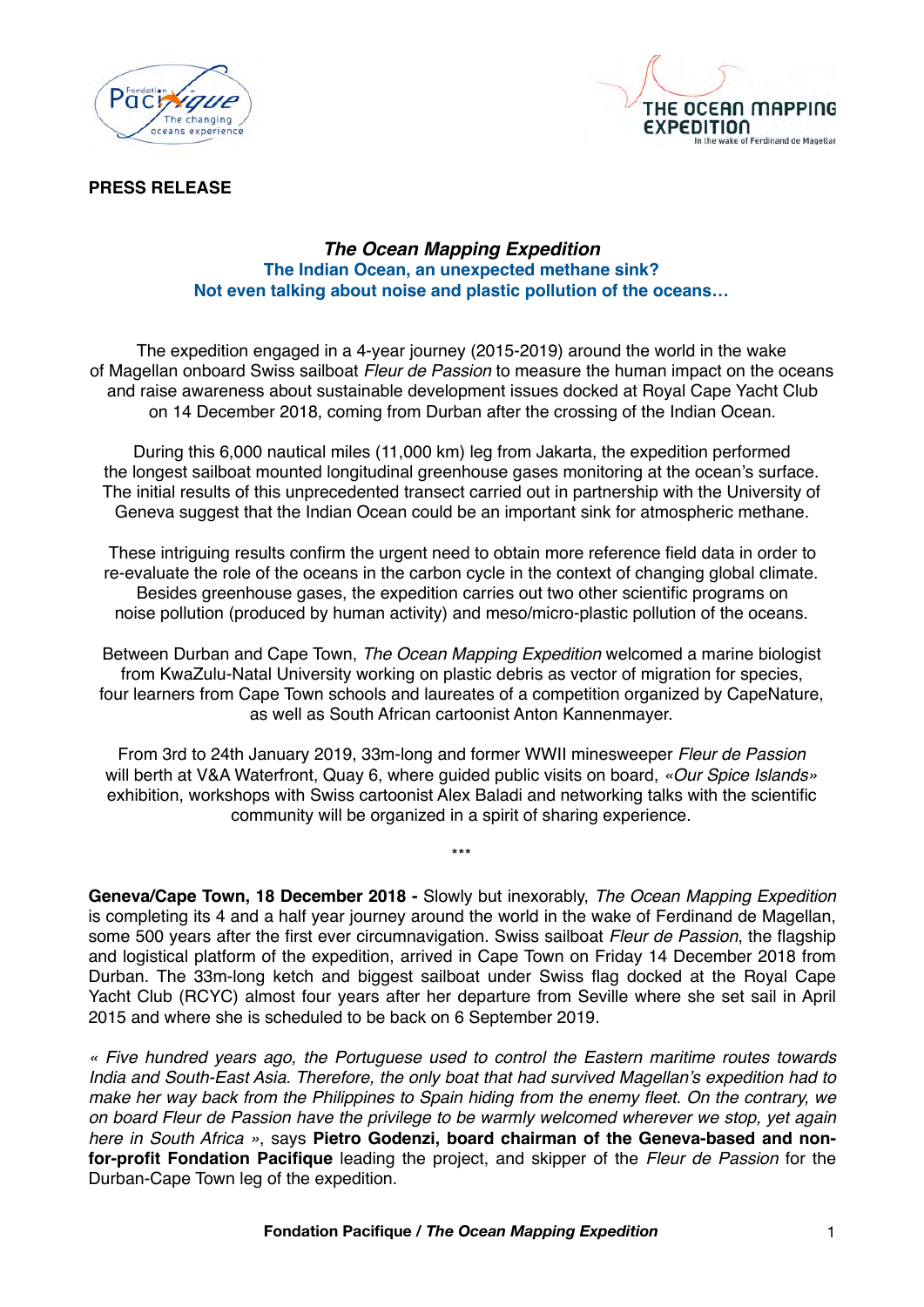



*« It is rather fortunate because after the Strait of Magellan, the sailing conditions along the East coast from Durban to Cape Town have certainly been been the most challenging we've ever had since the departure of the expedition,* he adds. *In case of sudden bad wind and sea conditions there's nowhere to find shelter. So when setting sail, you really have to choose the right window. »*

It is also fortunate because as the very name of our foundation indicates (Pacifique means « peaceful »), the mission of *The Ocean Mapping Expedition* is both to assess the human impact on the oceans and help raising awareness about sustainable development issues in a spirit of bridging continents and people through a multidisciplinary approach combining science, education and culture. *« This is why we're very pleased our project offered new and unexpected opportunities to a few people from South Africa to join us in this human adventure »*, adds Pietro Godenzi.

### **South Africans on board to join the adventure**

As a matter of fact between Durban where the expedition arrived in October and Cape Town, far from hiding, *Fleur de Passion* welcomed several South Africans from very different backgrounds, all eager to be part of the adventure in their own field:

- **Dr David Glassom from KwaZulu-Natal University** spent ten days from Durban to Knysna as part of his own research project on plastic debris as vector of migration for species. *« Juvenile fish are known to shelter under plastic debris. Species range shifts or range expansions are already evident as a consequence of rising sea surface temperature due to global warming and migrations could be facilitated by the availability of debris for shelter and possible nutrition from biofilms growing on the plastic, »* explains Dr Glassom.

- four teenagers (2 girls and 2 boys) and academically deserving learners with an interest in marine life spent a week on board at Mossel Bay as part of a project set up by CapeNature with the support of the Embassy of Switzerland. These learners - three from Gaansbaai Academia and one from Generation Schools Hermanus - were selected, based on their excellent academic performance in Science and Mathematics, to spend eight days at sea.

**CapeNature CEO Dr Razeena Omar** is positive that this opportunity has provided learners with the platform to shape their future careers and impact their young lives forever. *"Our hearts are full and it is inspiring to see the faces and hear the testimonies of how this experience has impacted their lives. The Ocean Mapping Expedition lead by Geneva-based non-profit Fondation Pacifique is doing exceptional work and we are honored to have partnered on this initiative. »*

*"I am grateful for this trip as we learned about the ocean, we also had the opportunity to meet new amazing people that have been all over the world and who shared their vast knowledge with us »,*  17 years old **Kyle Saville from Generation Schools Hermanus**. *« I love the ocean because it is one of the most amazing communities with so many species in the ocean and still so many for us to learn about. It is up to us to preserve this wonderful example of biodiversity for future generations to come. »*

*« CapeNature's community conservation teams work very closely with the schools and youth in the areas surrounding our nature reserves in the Western Cape. Therefore, this collaboration was an obvious fit as it is part of our core mandate to nurture the skills and passion in marine science from an early age and provide access to our marine protected areas, rivers and estuaries for educational purposes"*, Dr Razeena Omar adds.

- also in Mossel Bay, **cartoonist Anton Kannenmayer** joined the expedition. He was the seventeenth such artist « in residence » to be part of the *« In the mirror of Magellan »* cultural program, after mainly Swiss authors.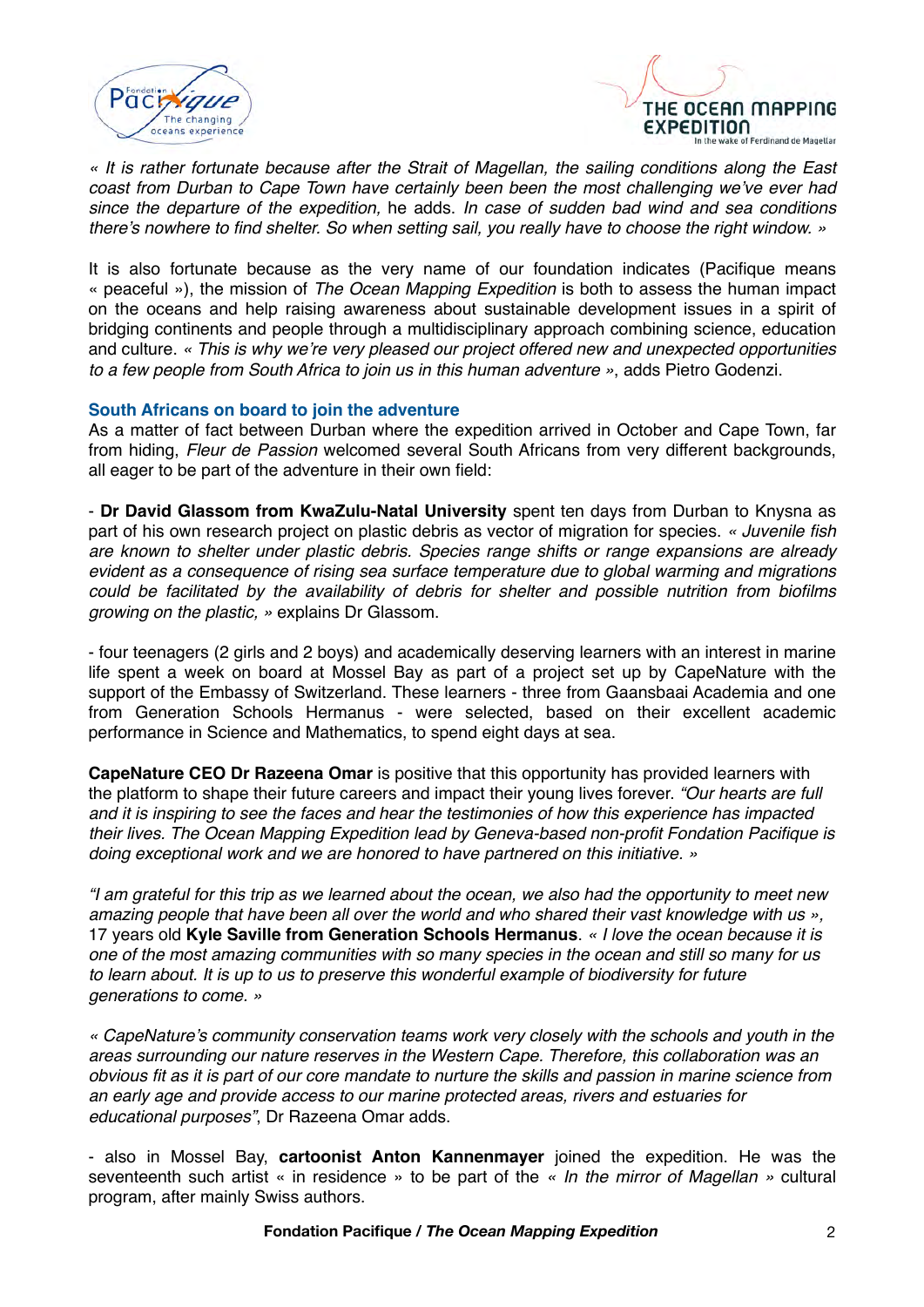



*« The Fleur de Passion hosts an amazing and beautiful project in The Ocean Mapping Expedition, which englobes aspects that are important for our every day lives,* says **H.E. Helene Budliger Artieda, Ambassador of Switzerland to South Africa**. *The holistic approach of the expedition that combines scientific, cultural and youth educational programmes to deliver its message of the importance of our oceans is tremendous. I also appreciate the historic aspect of the expedition, in terms of the ship's history and the fact that it is sailing on the same route travelled by Ferdinand de Magellan, but delivering a positive impact where ever it docks. I would like to offer a warm welcome to the Fleur de Passion and its intrepid crew to sunny Cape Town. »*

Along South African coastline, while offering such opportunities and at the same time opening up its own horizon to new perspective, *The Ocean Mapping Expedition* pursued its mission and its different scientific programs.

#### **The Indian Ocean as a methane sink?**

One year after it was launched from the Philippines in December 2017, the *Winds of Change*  scientific program consisting in monitoring greenhouse gases at the surface of the oceans is revealing a first batch of spectacular and intriguing results. From Mactan in central Philippines and during her crossing of the Indian Ocean from Jakarta via Madagascar and Maputo, the onboard equipment continuously monitored the concentration of methane and carbon dioxide all along the track of the expedition. These results are providing reference field data both unprecedented and crucial to better understand the carbon cycle in the general context of climate change.



*« For the first time ever, we've been able to assess and quantify the near-surface atmospheric methane and carbon dioxide concentrations while performing the longest longitudinal transect of an ocean, namely the Indian Ocean »*, explains **Prof. Daniel McGinnis, Head of the Aquatic**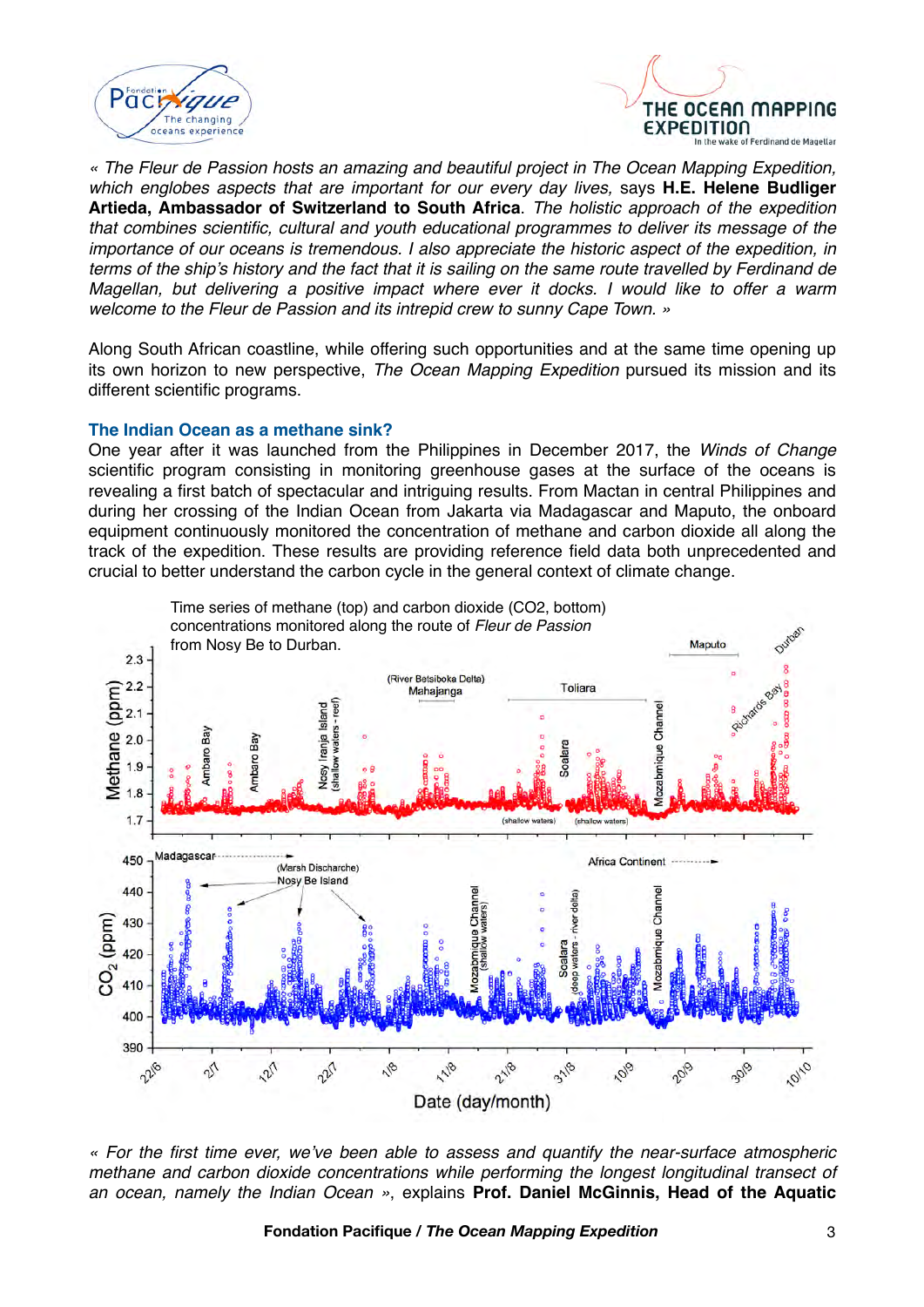



**Physics Group at the Faculty of Science, University of Geneva**, and responsible for the program in partnership with the expedition. From Jakarta where the sailboat left on 12 April to Durban, a total of 6,000 nautical miles (11,000 km) were continuously sampled by the expedition.

*« This unprecedented data-set shows us that the Indian Ocean continues to be an important CO2 sink, though there are some intriguing peaks that need more investigation », adds Prof. McGinnis. « More surprisingly, however, is that the Indian Ocean could be an unexpected sink of atmospheric methane. In general, it is thought that almost all oceans and inland freshwaters are sources of methane to the atmosphere. Over the Indian Ocean, the methane above the sea surface is consistently about 5-6% lower than atmospheric concentrations. Though more investigation is needed, it appears at first glance that the Indian Ocean may uptake atmospheric methane »*, says the scientist.

These reference data collected by *The Winds of Change* program during the 5-week crossing of the Indian Ocean come in addition to those, equally unprecedented and spectacular, gathered during the first four months of the program between the Philippines and Jakarta through Brunei, Kuching and Singapore.

Between Mactan Island in January 2018 and the Indonesian capital, where *The Ocean Mapping Expedition* stopped in April, *The Winds of Change* program identified some first « hot spots », areas with very strong emissions of greenhouse gases deserving as such a closer assessment.

*« Methane and carbon dioxide concentrations clearly rise near cities, approaching islands and shallow seas, in other words in areas that are influenced by human activities or experience higher algal growth »,* he says.

*« For example, methane was more than 6 times higher than background levels at Mactan where the Fleur de Passion was anchored during her stopover in December-January and*  almost 3 times higher in Jakarta where the boat docked at the beginning of April, suggesting *substantial emissions in these areas. However, unexpectedly, in such an urbanized spot as Singapore main island, methane levels were not as high »,* says Prof McGinnis.

## **A joint initiative from Fondation Pacifique and the University of Geneva**

Jointly developed and carried out by Geneva-based Fondation Pacifique and the University of Geneva, Faculty of Science, *The Winds of Change* program is part of *The Ocean Mapping Expedition,* a 4-year journey (2015-2019) around the world in the wake of Magellan onboard Swiss sailboat *Fleur de Passion* to measure the human impact on the oceans and raise awareness about sustainable development issues, some 500 years after the first ever circumnavigation.

*« These exciting first results of the program present a huge step forward in the project and the overall issue of climate change, and prove our approach as a very effective method to track atmospheric gases over the sea »*, also adds Prof McGinnis.

To perform *The Winds of Change* program, 33m-long *Fleur de Passion -* a former WWII minesweeper from the German Navy converted into a ketch and now the biggest sailboat under Swiss flag - is equipped with a ultraportable greenhouse gas analyzer with a sampling port positioned 16 meters above the sea surface on the aft mast and automatically collects methane and carbon dioxide readings every 1 minute. The boat will hence fulfill her mission for the climate until the return of the expedition back to Seville in September 2019.

*« We are very proud that The Winds of Change monitoring program for greenhouse gases on the surface of the oceans is producing its first field data, contributing to also keep the climate change*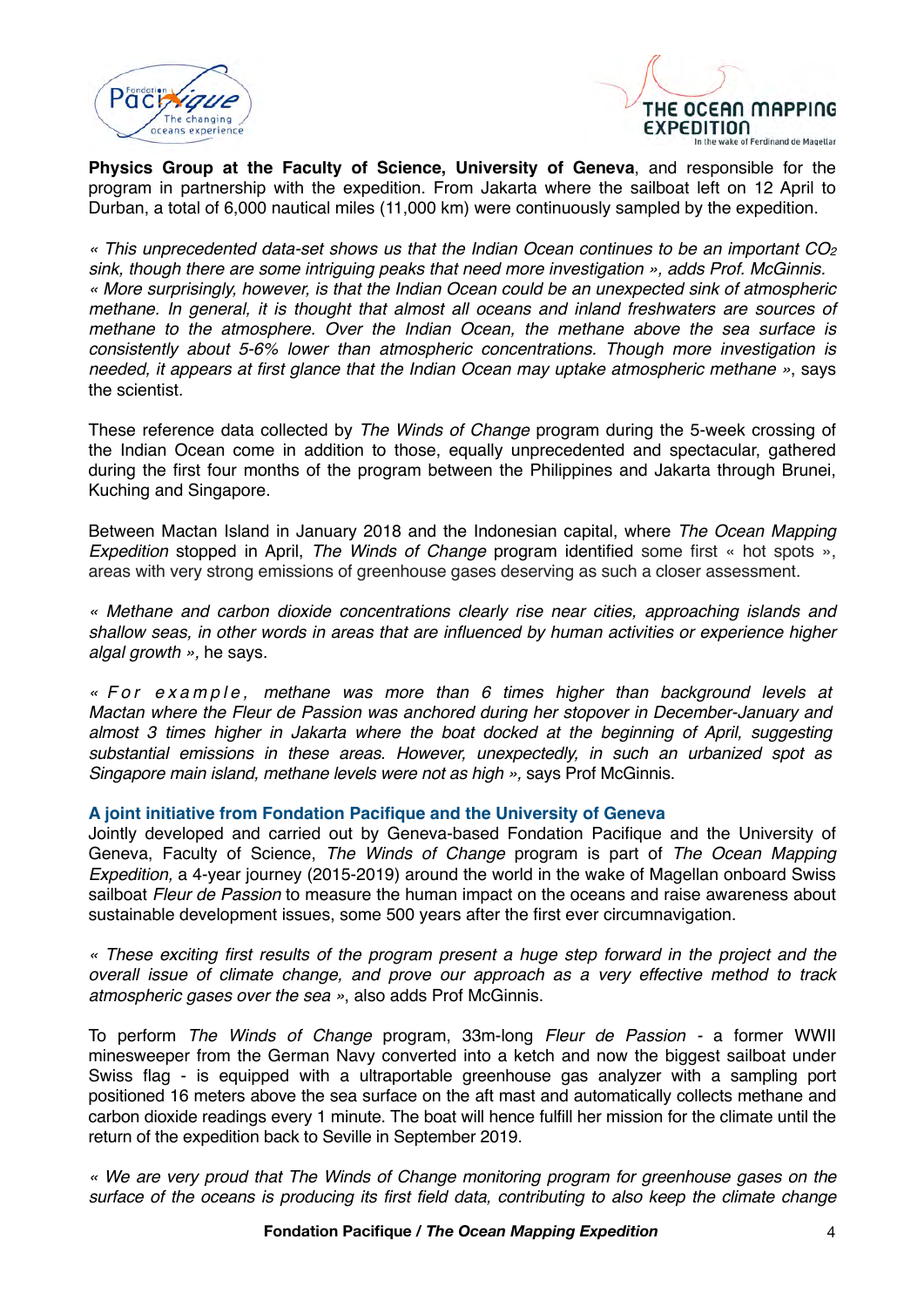



### *issue on the agenda »*, says **Samuel Gardaz, Vice-President for Public Affairs of the Fondation Pacifique**.

*« Such a pioneering program, a pure initiative of the civil society, once again illustrates the potential, interest and relevancy of a sailboat like Fleur de Passion in terms of scientific research in addition to more conventional oceanographic vessels »*, adds Gardaz.

*« It provides the opportunity to access essential information at a very large geographical scale to complement that available by satellite so far at a time when the global scientific community is specifically alarmed by the lack of data on this issue »*, he also says.

### **An urgent need to revise our concepts on the global carbon cycle**

The ambition of *The Winds of Change* monitoring program for greenhouse gases on the surface of the oceans is to provide the scientific community with unprecedented and reference field data and therefore to contribute to a better understanding of the role of the oceans in the current changing global climate. In view of the worrisome evolution of the climate and the resulting ocean acidification, it is becoming increasingly urgent to have baseline data available to revise our concepts on the global carbon cycle.

*« An outcome of The Winds of Change mission is that areas of research interest will become visible to a diverse audience of scientists, coastal areas managers and stakeholders*, says Prof. McGinnis. *We hope to raise interest especially in those areas where environmental research is insufficient and convey data and information to those who have the means to investigate issues*  linked to greenhouse gas emissions. Ultimately, we also wish to raise awareness within local *communities met on the track of the Fleur de Passion and the global community. »*

As explained by the scientist of American origin, *« climate change scientists need to have a comprehensive and accurate view of the concentrations of greenhouse gases on the surface of the oceans and to be able to better understand their role not only as reservoirs of such gases, but also as emitters, of emission source. »*

*« The oceans and fresh water as a whole emit more greenhouse gases than previously estimated, according to the Intergovernmental Panel on Climate Change (IPCC) »,* Prof McGinnis insists. *It is therefore urgent to re-evaluate the role of the oceans in the global carbon cycle for a better understanding of global warming issues».*

**Three other scientific programs on noise and micro-plastic pollution, and coral bleaching** Since it left Seville in April 2015, *The Ocean Mapping Expedition* has been leading three other programs unpublished by their scope.

#### **Exploring a little known threat using the latest technology**

The *20,000 Sounds under the Sea* **program** on ocean noise pollution, in partnership with the Laboratory of Bioacoustic Applications (LAB) of the Polytechnic University of Catalonia in Barcelona, led by the **biologist and engineers Dr Michel André**, has collected more than 500 hours of sound recordings have been carried out between Seville and Cape Town.

*« Marine noise pollution is recognized today as one of the greatest disrupters of marine ecosystems that threaten the natural balance of the oceans. This pollution, little known to the general public because it is invisible and inaudible, for human ears, increases with the development of industrial activities at sea and spreads at high speeds in all the corners of the planet. Result: there is no more "end of the ocean" that is spared »*, says Dr Michel André.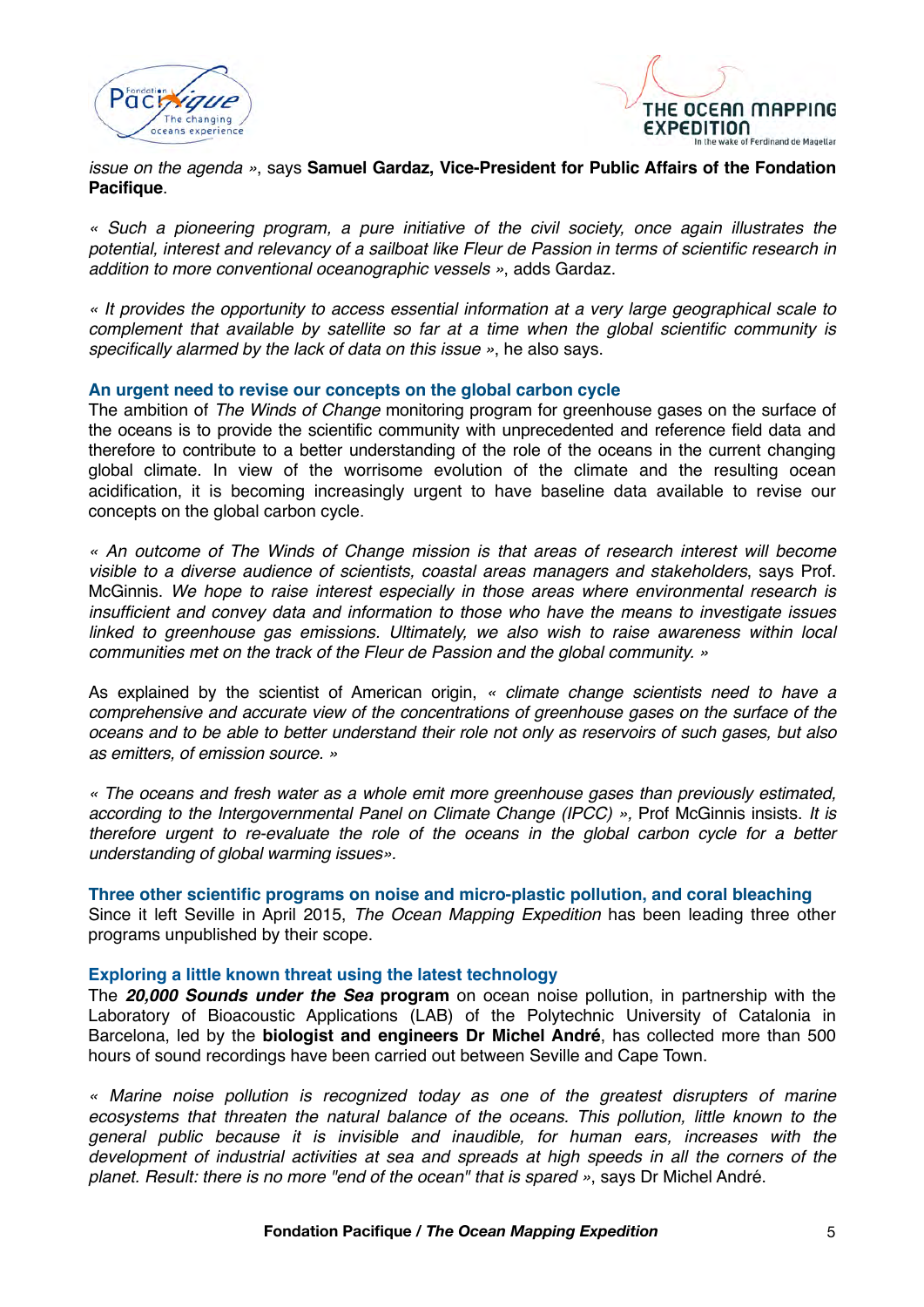



*« The latest technological advances have enabled the scientific community to record underwater sounds and to measure the effects of this acoustic pollution in real time. And thus to contribute to the responsible management of the marine environment »*, he adds.



*« The Laboratory of Applied Bioacoustic (LAB) of the Technical University of Catalonia, BarcelonaTech (UPC), in partnership with the Pacific Foundation, through the project 20,000 Sounds Under the Sea project, framed in The Ocean Mapping Expedition, is carrying out an acoustic mapping on a temporal and spatial scale up to 20,000 sounds under the sea, in a part of the planet, mostly in the Southern Hemisphere, that is very little known, acoustically speaking »*, explains André.

*« As human activities at sea are concentrated mainly in the North, this mapping based on the latest technological developments, among other findings, is revealing areas where marine noise pollution is probably close to the levels that could be found before the oceanic industrial boom started. This will certainly help the scientific community to better understand (and hopefully correct) its advent in the last century. »*

*« In addition, 20,000 Sounds under the Sea carries a strong message of collective awareness: noise pollution at sea is a risk to the survival of the oceans. We must therefore collect critical baseline data to manage these future changes »*, insists Dr Michel André.

Some initial results are accessible on<http://omexpedition.listentothedeep.com/acoustics/>.

## **Plastic pollution almost in every samples**

The *Micromegas* **program** in partnership with the Oceaneye association in Geneva consists in mapping micro and meso-plastic pollution on the surface of the oceans: particules between 1.0 mm and 5.0 mm for microplastics and bigger than 5.0 mm for meso-plastics. From Seville to Cape Town, a total of 187 surface water samples has been collected and are being analyzed by the biologists from Oceaneye.

*« The Ocean Mapping Expedition is contributing massively to Oceaneye's participatory science project to establish a global mapping of micro- and meso-plastic pollution in surface ocean waters, providing a total of 187 samples to date since the departure of the expedition from Seville »*, says **Pascal Hagmann, executive director of the NGO Oceaneye in Geneva**.

*« By mid-December 2018, 108 samples were analyzed. Among these 108 samples, more than 92% contained plastic polymers in the analyzed dimensions »*, explains Pascal Hagmann who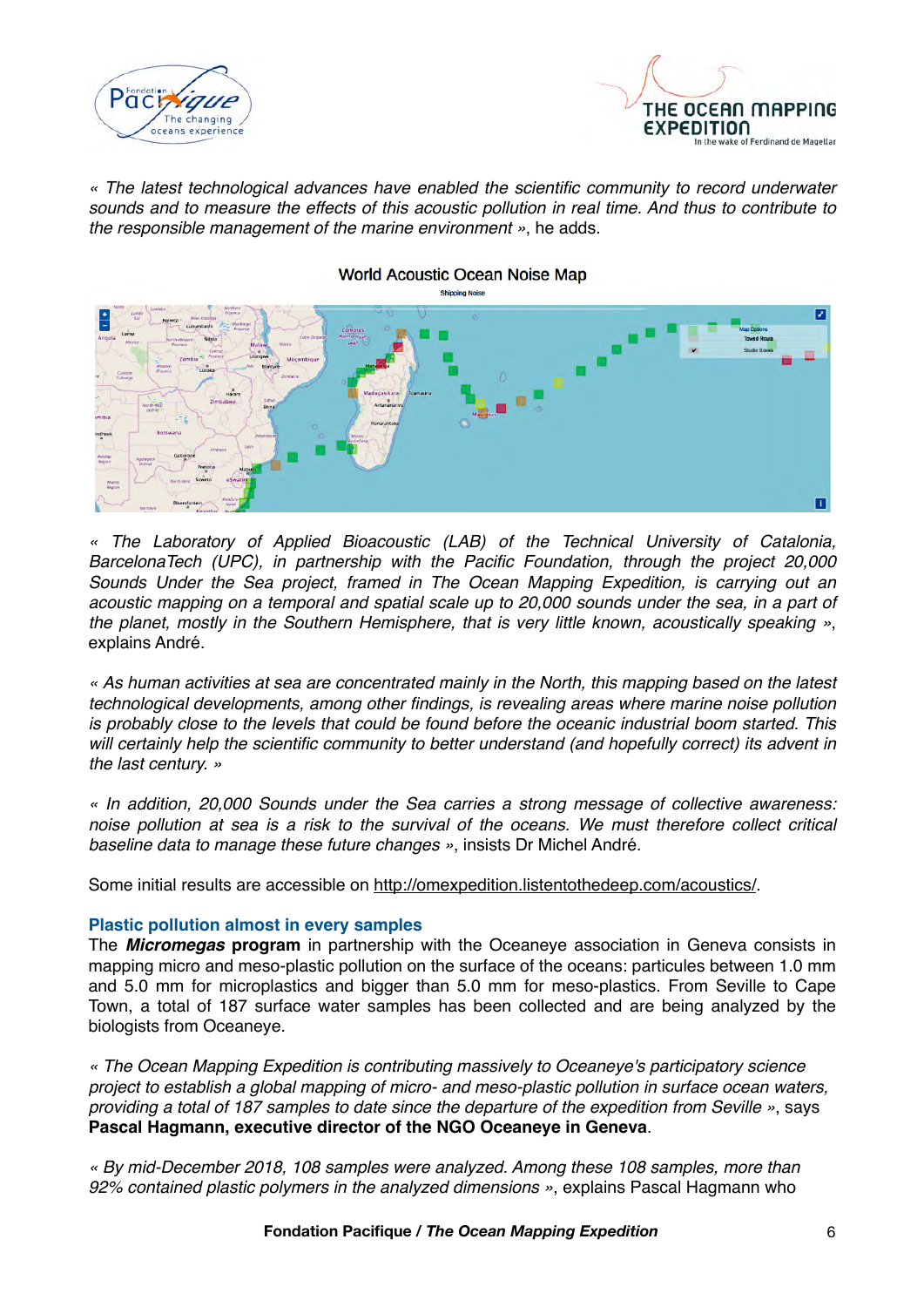



notes that *« the average pollution of all the samples is 27 g / km2 in micro-plastics and 99 g / km2 in meso-plastics, for a total average concentration of 126 g / km2 ».*

*« The most polluted sample - 5'900 g / km2 - was collected on the Great Barrier Reef. It should be noted, however, that this latter figure, while impressive, is by no means indicative of average pollution in this region »*, says Hagmann.



*« Chilean Patagonia and Polynesia are very poorly affected regions. Indeed, they are far from sources of pollution (densely populated areas) while not being under the influence of waste accumulation areas. On the contrary the South Pacific Gyre, although thousands of kilometers away from any human activity, is found to be particularly polluted with an average plastic concentration of 185 g / km2. This is obviously due to the transport mechanisms. The Great Barrier Reef also appears to be heavily polluted with a mean concentration level of 855 g / km2. This figure is nevertheless to be taken with caution because the number of samples is limited and a sample was extremely polluted »*, he adds.

*« It should be noted for comparison that the concentration in the South Pacific Gyre or the Great Barrier Reef is close to the level of pollution in the western Mediterranean Sea, a region considered highly polluted »*, Hagmann concludes.

For a first glance at the samples already analyzed: [www.oceaneye.ch/cartographie/](http://www.oceaneye.ch/cartographie/)**.**

## **The future of coral reefs at stake**

The *CoralWatch* **program** consists in observations on the health status of corals, victims of bleaching due to global warming, in partnership with the University of Queensland in Brisbane, Australia. So far, more than 1700 observations had been made in Australia, the Solomon Islands, Papua New Guinea, Indonesia, the Philippines and across the Indian Ocean. Transmitted to CoralWatch, they feed a large database managed by the project and covering 77 countries. Learn more on: [www.coralwatch.com](http://www.coralwatch.com).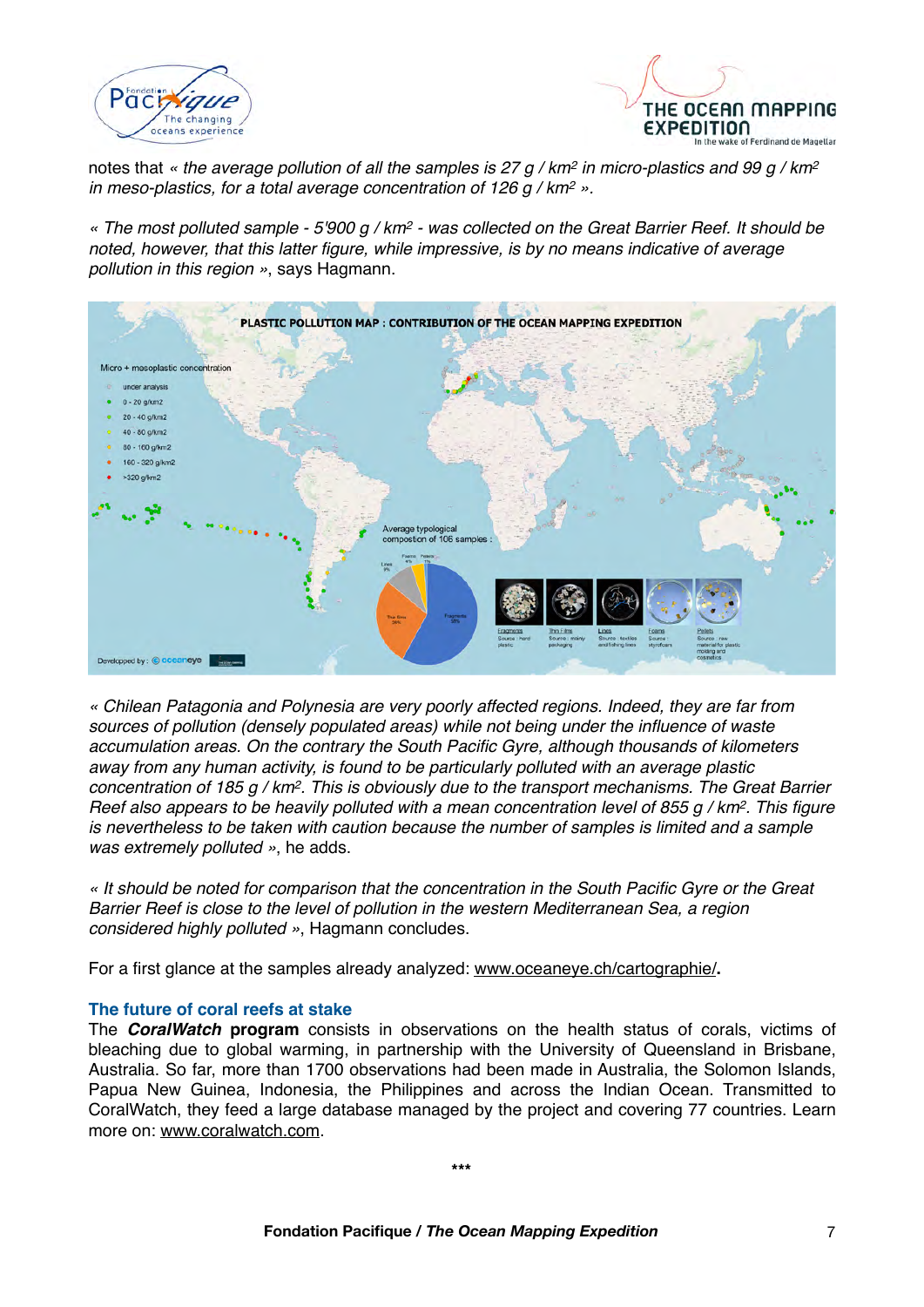



## *The Ocean Mapping Expedition* **at V&A Waterfront**

From 3rd to 24th January 2019, *Fleur de Passion* will berth at V&A Waterfront where *The Expedition* will offer to the public several opportunities to learn more about the spirit of the expedition and its achievements, and to feel the thrill of adventure. They include:

- Free guided visits on board the vessel, at Quay 6
- Free visit of *« Our Spice Islands »* exhibition in Luggage Hall, on Jetty 2
- Workshops with Swiss cartoonist Alex Baladi and South African counterpart Anton Kannenmayer
- Talks, meetings and networking sessions between the expedition' scientific partners and their local counterparts from academic institutions, NGOs.

Details and updates on: [omexpedition.ch/index.php/en/cape-town-stopover](http://omexpedition.ch/index.php/en/cape-town-stopover)

In late January 2019, *Fleur de Passion* will be lifted out of the water for annual maintenance in a local shipyard before she sets sails again from Cape Town to St Helena and Dakar by mid-February.

#### **Additional media material**

Additional media material is available on:<http://omexpedition.ch/index.php/en/cape-town-media>

Or hereafter (see contact next page)